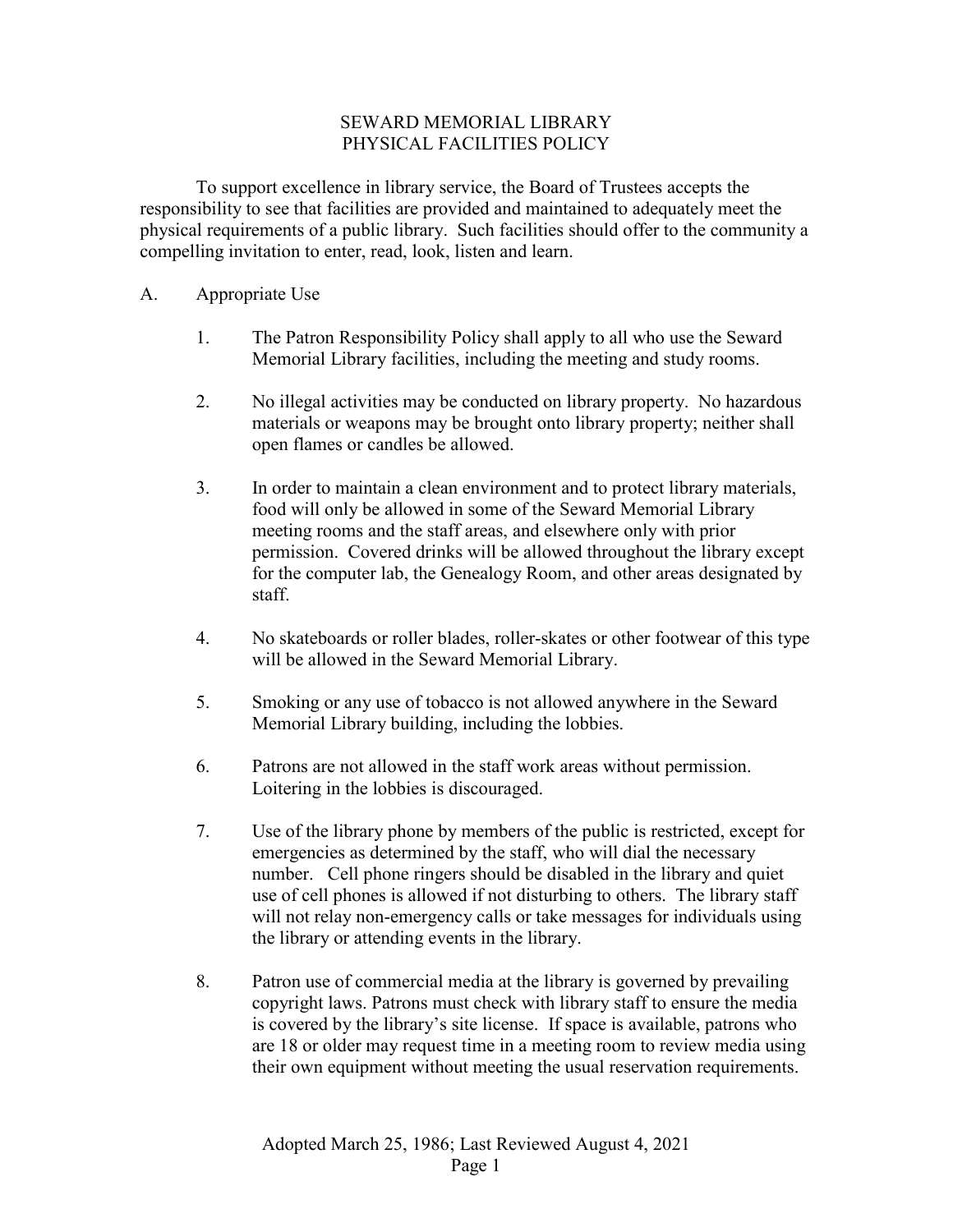- 9. Wireless Internet is generally available for use by the public. Wireless printing may also be available at the current price, and upon request.
- B. Meeting Rooms
	- 1. Definition: In this policy, unless otherwise noted the phrase "meeting room" refers to the upstairs Meeting, Conference, Technology and Heritage Rooms, as well as the lower level Conference Center and Meeting Rooms A and B. The Genealogy Room and Study Rooms A and B are not included in this definition.
	- 2. Purpose: In keeping with the library's mission to offer a welcoming place for community learning and interaction, the meeting rooms of the Seward Memorial Library are available for use by local government, non-profit groups, and businesses for informational, educational, charitable or cultural meetings and programs when not needed for library purposes. Personal use of meeting rooms will also be allowed.

Use of the library facility does not imply that the Seward Memorial Library, the Board of Trustees or the City of Seward endorses the viewpoints presented. Events or meetings will not be publicized in a manner which suggests library sponsorship or affiliation without permission from the Library Director.

- 3. Fees: Donations are accepted for use of library facilities. For-profit or personal use of the library Conference Center carries a fee of \$25. Afterhours use of the lower level rooms by any group will carry a fee of \$50 an hour or any part thereof and is only available when staff scheduling allows.
- 4. Eligibility: Groups or individuals authorized to use library meeting rooms must not discriminate against persons in regard to race, age, color, national origin, gender or physical challenges and are responsible for meeting ADA requirements. No event may be restricted through tuition or admission fees without prior consent from the Library Director or Board President, and all who charge must offer waivers for individuals who cannot pay such cost.
	- a. Seward Memorial Library sponsored and co-sponsored programs take highest priority in scheduling. The Library may, on rare occasion, "bump" a previously scheduled program with at least three weeks' notice. In June and July some meeting rooms may be reserved for library use only.
	- b. Regional or state library groups must work through the Library Director.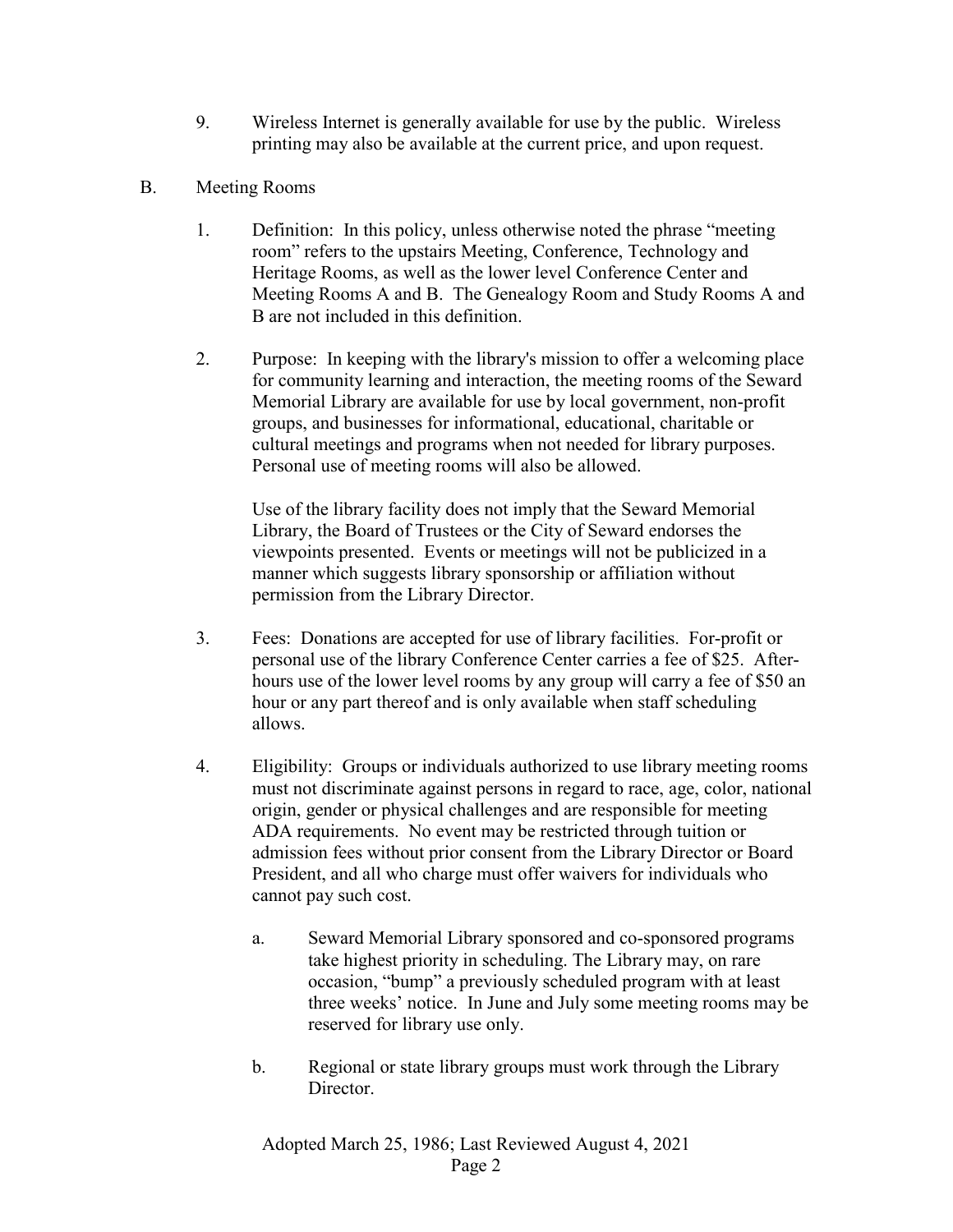- c. There will be no solicitation or proselytizing outside of library meeting rooms.
- d. Political campaigning on library property will not be allowed, though rooms may be used for general political purposes including information sharing, organizational meetings, or community forums.
- e. No event which interferes with the operations and purpose of the library is allowed.
- f. Youth events must be supervised by at least one responsible adult at all times.
- g. All children under the age of 8 accompanying an adult to an event must remain with the adult at all times - the library is not responsible for these children unless otherwise noted.
- h. All users agree to abide by the regulations of the library and accept responsibility for all damages caused to the building and/or equipment beyond normal wear.
- 5. Reservations
	- a. A group or individuals may reserve a room for two days each month or a total of four days every two months. Reservations may be made up to one year in advance of the scheduled event. Library-related groups and city or county governments are exempt from this restriction, but may be limited based on availability of rooms. If space is available, additional reservations may be made up to one week ahead of the scheduled event with no other limits except for the fees explained in this policy. Occasional exemptions from this limit may be made by the Library Director or the Library Board President.
	- b. If a person is making a room reservation for use by either a group or individual and that person has a Seward Library account, the account must be in good standing. If the person does not have a Seward Library account, personal information will be collected to be used in case of damage done, items left at the library, etc. This personal information will not be kept on file and will only be used by the library if needed.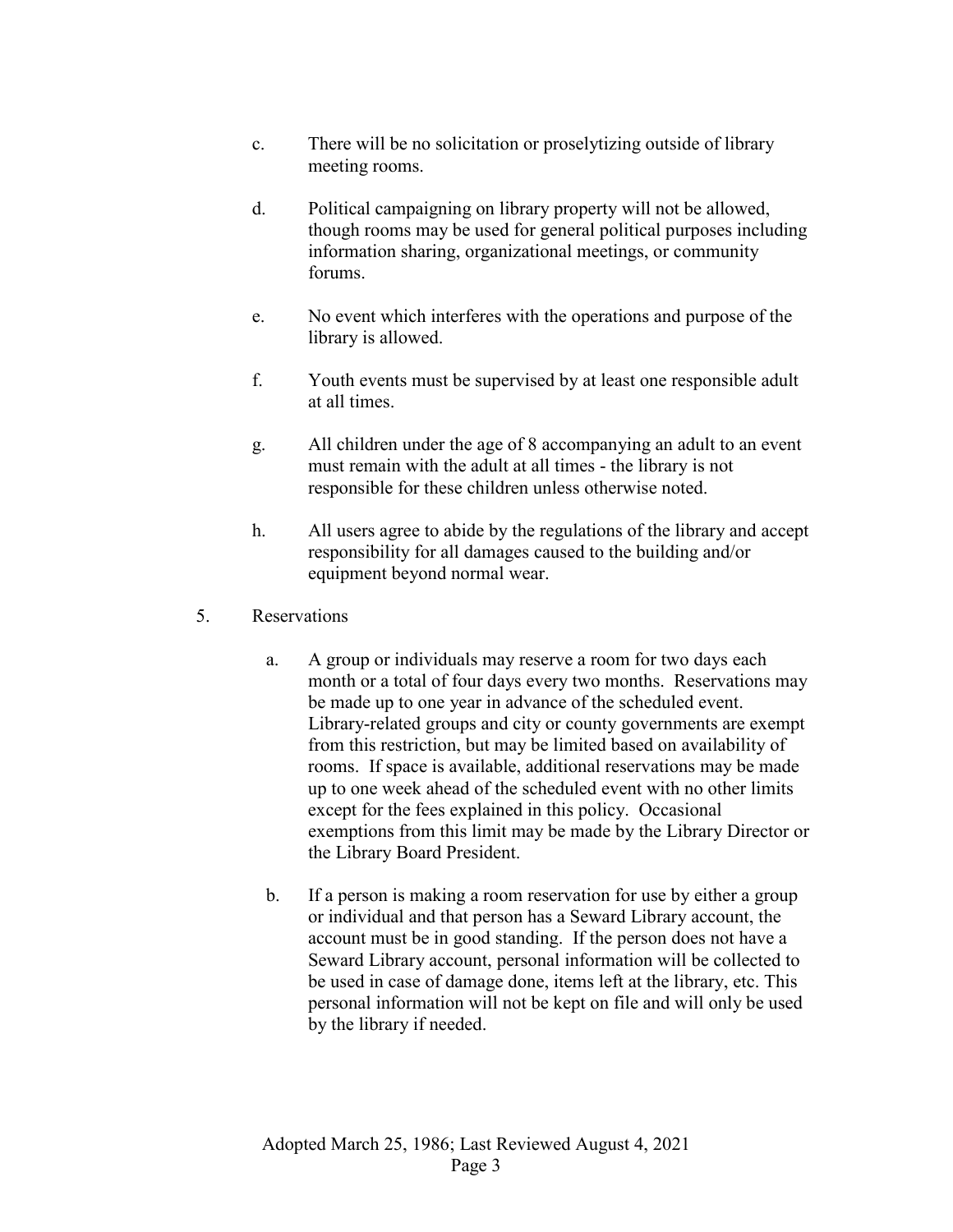- c. Library staff should be notified of cancellations at least 24 hours before the scheduled meeting. Failure to abide by this rule may result in forfeiture of future use.
- d. Reservations are taken on a first-come, first-served basis. Reservations for the Technology Room must be received by the 20<sup>th</sup> of the month preceding the event. Meeting room reservations have no advance notice deadlines.
- 6. Refreshments
	- a. Only light refreshments may be served in the meeting rooms, except for the Technology Room (where no food or drink is ever allowed) and the Conference Center (where meals may be served).
	- b. Some food preparation is allowed in the lower level kitchen. Groups should check with library staff before their scheduled event regarding what can be prepared here as well as to the availability of coffee and tea pots and other equipment and supplies, such as filters, napkins, cups, spoons, etc.
	- c. Anything left in the kitchen for more than 24 hours after a scheduled meeting will become property of the library.
	- d. Alcoholic beverages are not allowed anywhere on library property without permission of the Mayor of Seward and the required legal permits.
- 7. Room Use
	- a. All users are required to clean up after their meetings and to leave the room in the condition in which it was found. Trash should be placed in the exterior trash container if food or drink has been served.
	- b. Library staff is not responsible for arranging room furniture, and those using the facility are responsible for returning the room to its previous condition. The large conference table in the upstairs Conference Room may not be moved without staff permission.
	- c. Nothing may be affixed or mounted in any way to the walls or furniture of any room except on the west wall of the Lower Level Conference Center. Staff permission is required before mounting or affixing anything.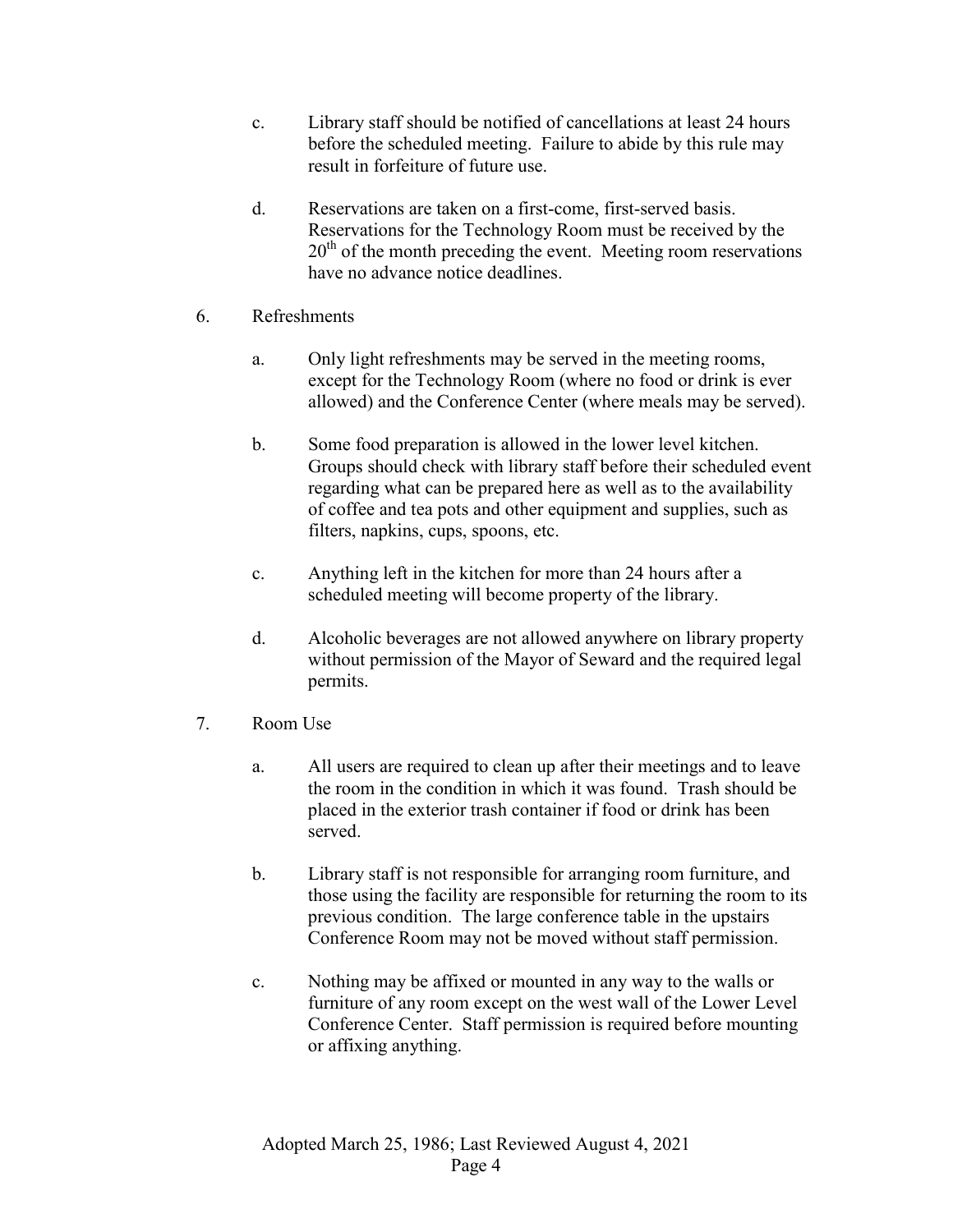- d. White marker-boards are available in some rooms; only markers from the library should be used on these boards.
- e. Users must vacate rooms by the originally scheduled time to allow for use by other groups, or by 15 minutes before library closing time for every lower level room and the Heritage Room. Library staff should be informed whenever a room is vacated. If a meeting room survey is distributed it must be completed and returned to staff or a \$10 fee may be assessed.
- f. A meeting room may not be vacated for more than 10 minutes or it will be considered available. Personal items may not be left in vacated rooms. Exceptions for lunch breaks, etc., may be granted by library staff.
- g. Some main floor rooms are available for use between the hours of 6:00 a.m. and 10:00 p.m. any day of the week except as designated by the Library Board (i.e. city holidays may not be available). The lower level rooms and the Heritage Room are only available during library hours unless the fee is paid as noted above.
- h. Users of the main level meeting room during non-public hours must be Seward Memorial Library patrons as keys will need to be checked out; they are responsible for opening and closing the library for their event and making sure all doors are locked when they are finished. Keys may be checked out up to 24 hours in advance of the scheduled event and must be returned in person or in the exterior book drop within 24 hours of the event's conclusion. Any user responsible for losing a library key will be charged the entire cost for re-keying the entire library. This may be several hundred dollars.
- i. Subject to availability, some audio/visual equipment may be used by outside groups.
- j. Library staff is not available to assist in carrying in supplies or materials for events.
- C. Study Rooms
	- 1. Purpose: The two study rooms available at Seward Memorial Library are intended for use by students, tutors, or others seeking a quiet study atmosphere. At staff discretion meeting rooms A and B may be used as study rooms.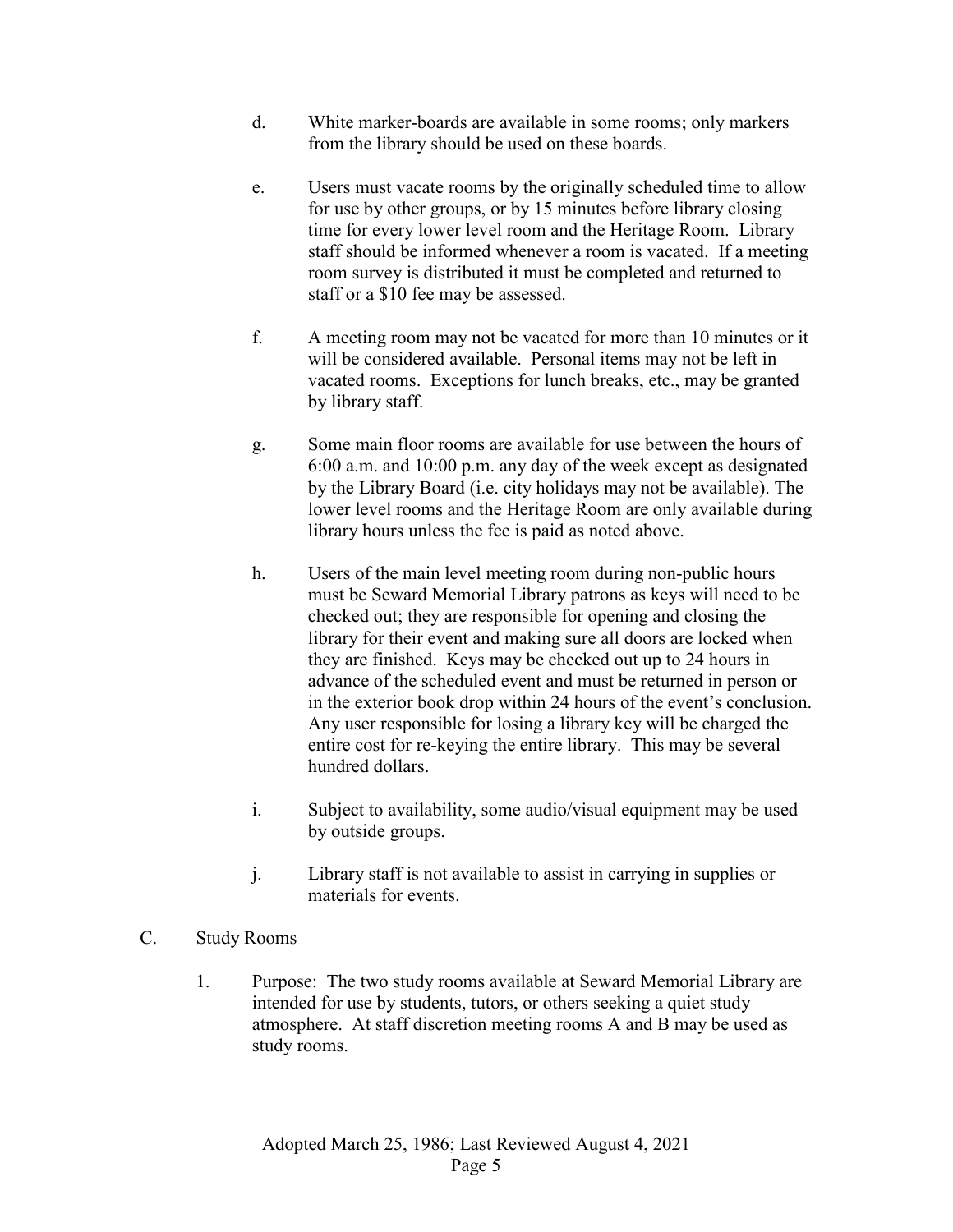- 2. Eligibility: Patrons must be at least 14 to use the library Study Rooms. Anyone 13 and under must be accompanied by an adult. Though study room users are not required to have Seward Memorial Library accounts, those who do must be in good standing.
- 3. Reservations
	- a. Reservations may only be made in person; phone calls or email may not be used for this purpose.
	- b. Reservations may only be made for the current day, and only one reservation per patron per day is allowed, unless an exception is granted by the Library Director or Library Board President.
	- c. The reservation must be used within 10 minutes of the stated start time or the room will be considered available for others.
- 4. Guidelines for Use:
	- a. Study Room use is limited to one hour per reservation. The reservation may be extended if no other patron has reserved the space.
	- b. No furniture may be moved in or out of the Study Rooms without staff permission.
	- c. Security cameras are in use in the Study Room area.
	- d. Study Rooms will be kept locked at all times. Patrons must check in with the staff member at the Service Desk to use a Study Room.
	- e. Study Rooms may not be vacated for more than 10 minutes or the Room will be considered available for others to use. Personal items should not be left in an unoccupied Study Room.
	- f. Study Rooms must be vacated 15 minutes before the closing time of the library.
	- g. No more than two people may occupy a Study Room unless staff permission is received for an exception.
	- h. Only light refreshments and covered drinks are allowed in the study rooms.
	- i. Any misuse of the Study Rooms or violations of other library policies may restrict patrons from future use of these facilities.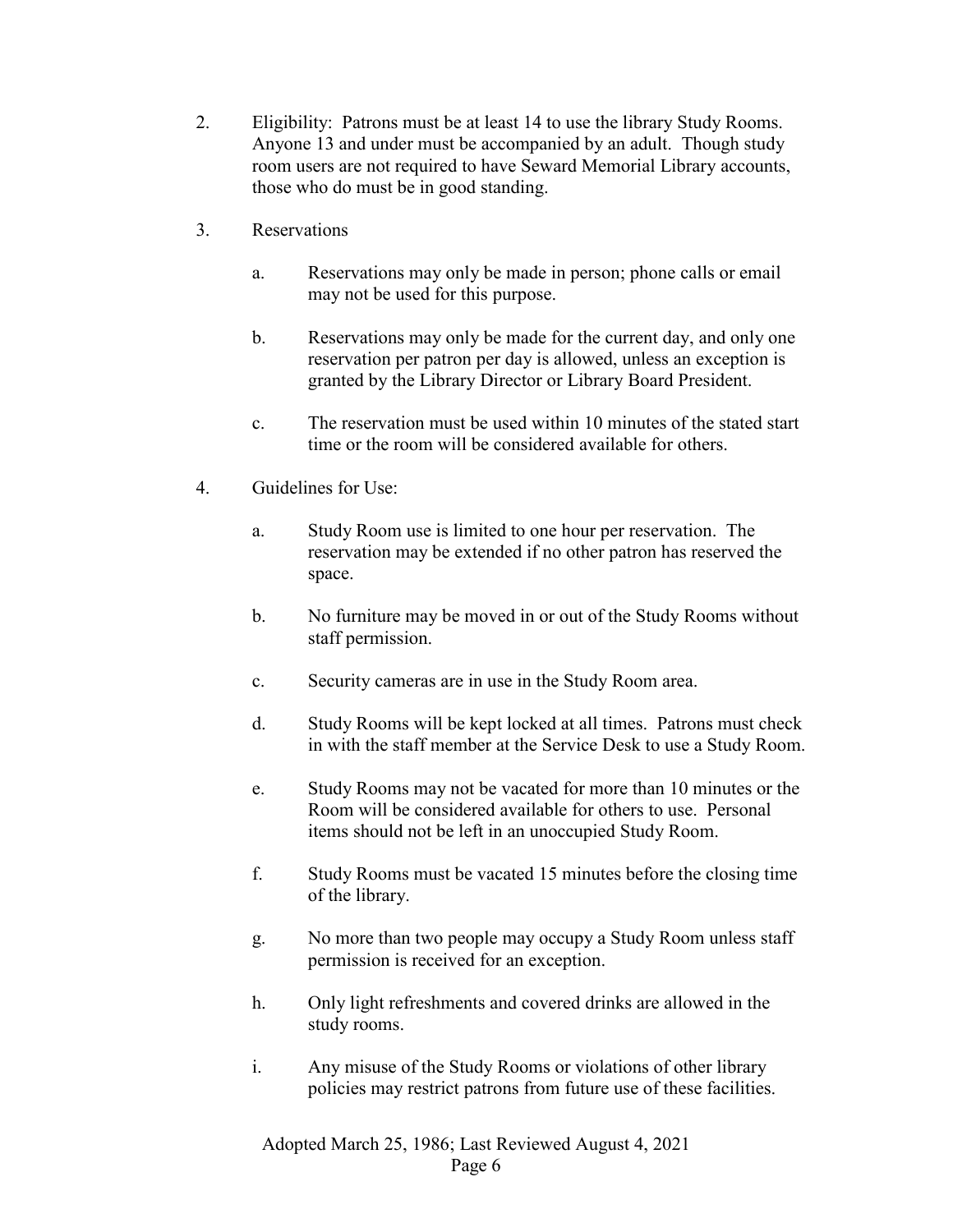## D. Genealogy Room

- 1. Purpose: the Genealogy Room is meant to be a secure spot for archiving items of local and state interest. Because of the irreplaceable nature of the items kept here, use of the room is limited as per these guidelines.
- 2. Materials: all resource material in the Genealogy Room is available to any library patron in good standing. Restricted or protected collections are currently not accepted or housed by the Seward Memorial Library. Types of material that are maintained include:
	- a. Seward County newspapers on microfilm and in print.
	- b. Seward County and Nebraska history books.
	- c. Genealogical materials including cemetery record books, family histories, and so on.
	- d. Periodical collections of state-wide interest, including back issues of Nebraska History, Nebraskaland, and other similar titles.
- 3. Guidelines for Use
	- a. The Genealogy Room will be kept locked, even when occupied.
	- b. Patrons or guests wishing to use the room must sign in at the Service Desk.
	- c. Coats, purses, backpacks, briefcases, etc., may not be taken into the Genealogy Room but should either be left in personal vehicles or secured in the staff work area. Staff members are not responsible for personal items left in their care.
	- d. Only pencils should be used in this room. Pencils and scratch paper are available at the Service Desk.
	- e. No food or drink is allowed in the room at any time.
	- f. Children 16 and under may not occupy this room unsupervised without special permission from the staff.
	- g. All Genealogy Room materials must remain in the room unless photocopies are needed and a copier is not available in the room or permission is received from the Library Director to remove materials.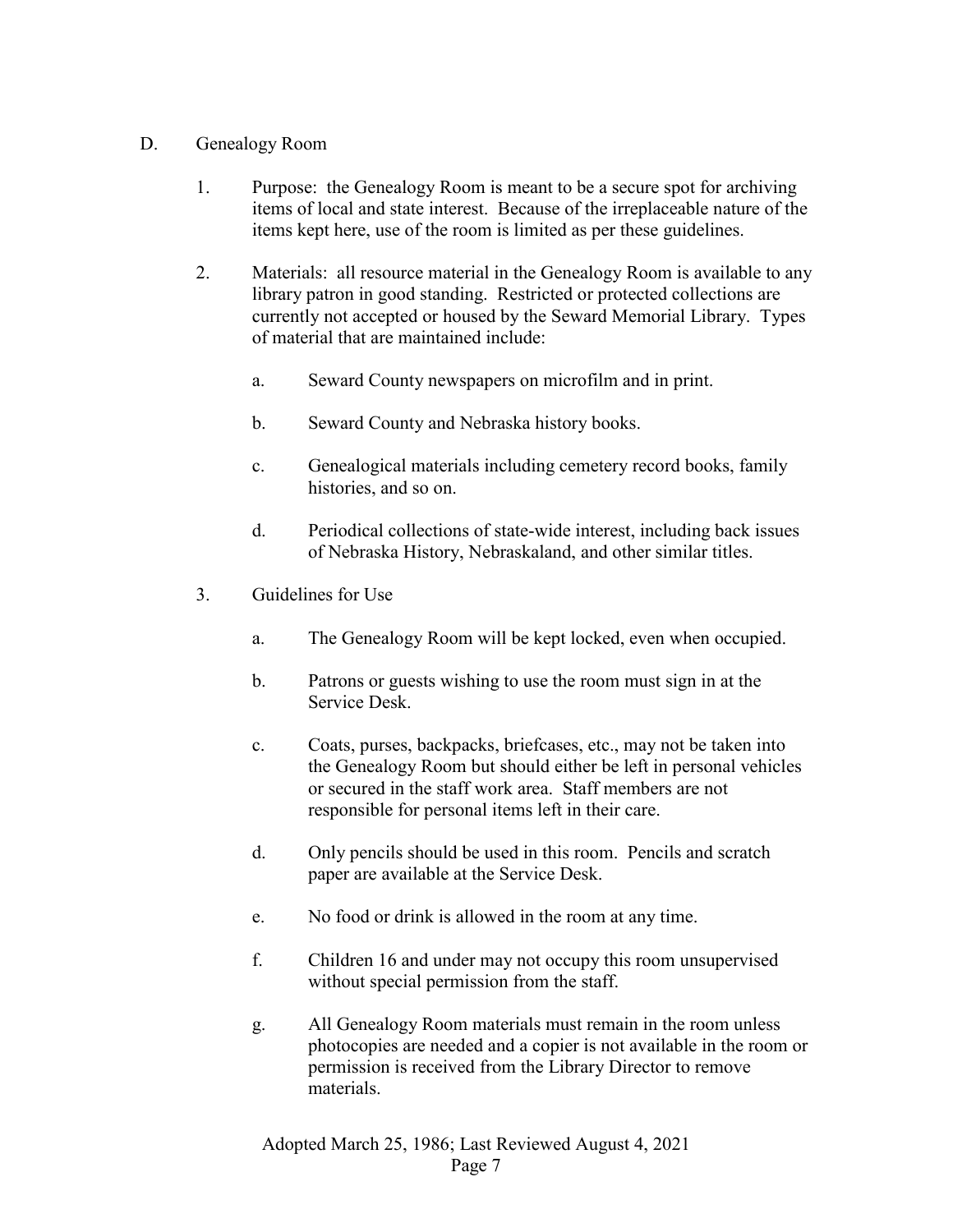- h. All materials must be handled with extreme care. Do not mark in, fold, trace over, or lean on the books, photographs, or documents. Make sure hands are free of grease and lotions when handling materials. Make sure microfilm is used only as intended to prevent scratching, breaking, or other damage.
- i. Patrons must stop back at the Service Desk and notify staff when they are finished with the room.
- j. There is no time limit for use of this room, though time at the microfilm reader/printer is limited to one hour if someone else is waiting to use it.
- k. Copies printed from microfilm or made at the photocopy machine must be paid for at the circulation desk at the conclusion of the patron's use of the Genealogy Room.
- E. Exhibits and displays
	- 1. No poster, display, exhibit, pamphlet, brochure, leaflet, booklet, etc., shall be exhibited, displayed, or placed in the library for distribution without permission. Staff will be responsible for placement of any article left in the library for display purposes. Criteria for acceptance for display include:
		- a. Non-profit or reading related sponsor, community-wide audience, local relevance, and/or physical suitability.
		- b. Political materials must be impartial in nature.
		- c. Activity must be taking place in Seward County.
	- 2. The library assumes no responsibility for the preservation, protection or possible damage or theft of any item displayed or exhibited. All items placed in the library are done so at the owner's risk. A waiver form must be signed when a display of non-library property is exhibited.
	- 3. Whenever possible, displays or exhibits utilizing the display areas shall incorporate books or materials from the library's collection which have a relationship to the subject or collection.